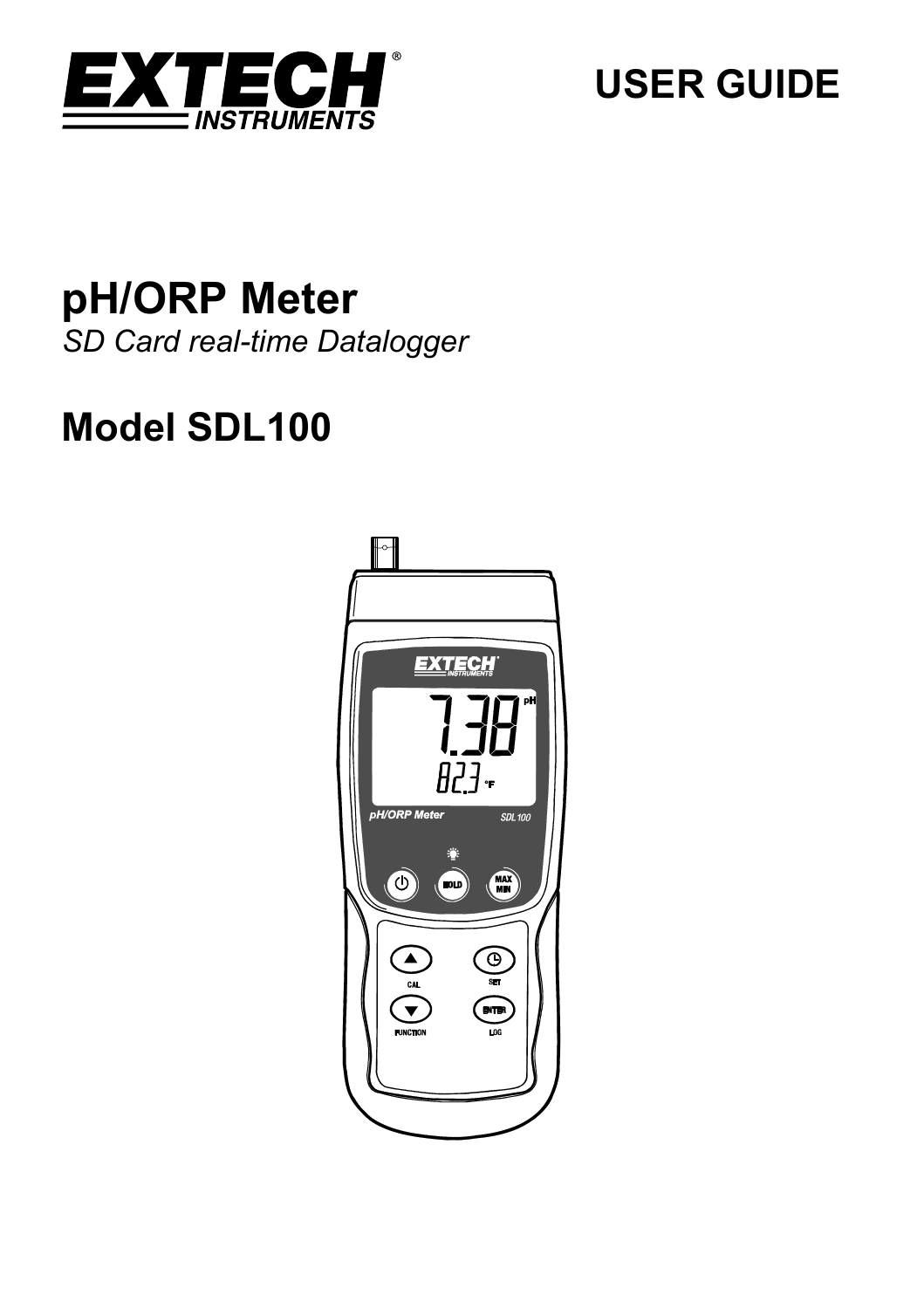# *Introduction*

Congratulations on your purchase of the Extech SDL100 pH/ORP Meter, an SD Logger Series meter. This meter displays and stores pH (from 0 to 14.00pH) and ORP (±1999mV) readings. A temperature probe (supplied) can be inserted to the meter to provide automatic temperature compensation. Logged data readings are stored on an SD card for transfer to a PC. In addition, an RS232 port allows data streaming to a PC. This meter is shipped fully tested and calibrated and, with proper use, will provide years of reliable service.

# *Safety*

### **International Safety Symbols**



This symbol, adjacent to another symbol or terminal, indicates the user must refer to the manual for further information.

# *Meter Description*

- 1. pH/ORP Sensor input BNC jack
- 2. Temperature probe input jack
- 3. pH/ORP Measurement reading on LCD Display
- 4. Temperature reading on LCD Display
- 5. HOLD and Backlight  $\ddot{\ddot{\bullet}}$  key
- 6. MAX-MIN key
- 7. SET and Clock  $\Theta$  key
- 8. PC interface jack
- 9. Reset button
- 10. Power Adaptor jack
- 11. SD card slot
- 12. ENTER and LOG key
- 13. Down arrow ▼ / Function key
- 14. Up arrow ▲ / CAL key
- 15. Power ON-OFF  $\Phi$  key



#### **Notes:**

Items 8, 9, and 10 are located behind the snap-off compartment cover on meter's right side. Battery compartment, tilt stand, and tripod mount are located on the rear of the instrument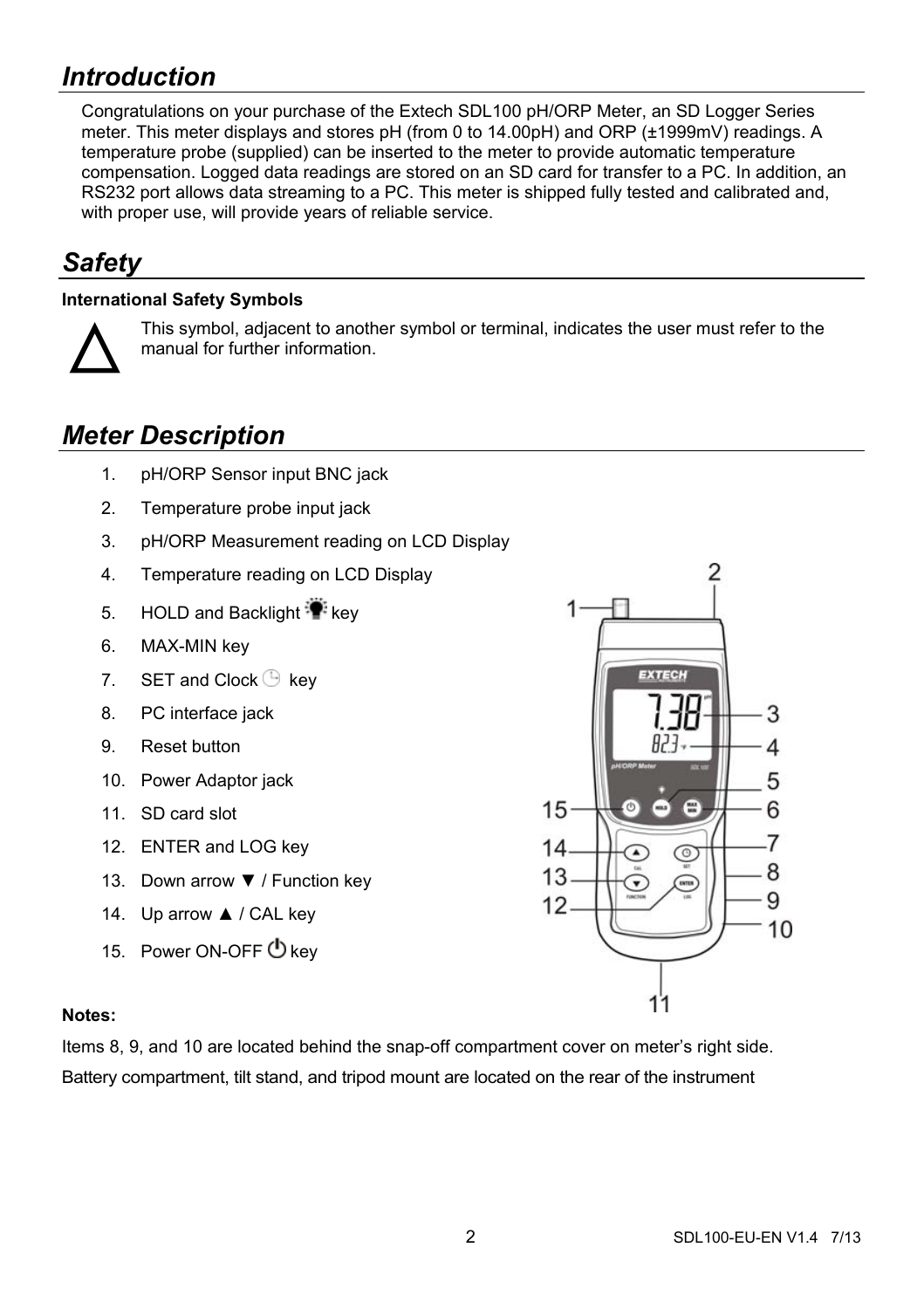# *Getting Started*

### **Power ON-OFF**

- Press and hold the power button  $\bigcirc$  for at least 1.5 seconds to power ON the meter.
- Press and hold the power button for 1.5 seconds to power OFF the meter.
- This meter is powered by six (6) 1.5VDC 'AA' batteries or by optional AC adaptor. If the meter will not switch ON please check that fresh batteries are installed in the rear battery compartment (refer to the battery replacement section later in this guide) or, in the case of the AC adaptor, check that the adaptor is connected correctly to the meter and to an AC source (refer to the AC Power Adaptor section later in this guide).

# *pH/ORP mV Measurements*

#### **Selecting pH or ORP modes of operation**

Press and hold the FUNCTION button for at least 1.5 seconds; the display will begin to toggle between pH and ORP modes. Release the FUNCTION button when the desired mode is displayed.

#### **pH Measurement Range**

pH measurements are displayed in the range of 0.00 to 14.00 in the upper, larger digit display area of the meter's LCD. Measurements made outside of this range will yield dashes (- - -) on the meter's LCD. The Temperature value is shown below the pH reading on the LCD. Refer to the Measurement section for further information.

#### **ORP mV Measurement Range**

Ion-selective ORP (Oxidation Reduction Potential) measurements are displayed in the range of ±1999 mV (millivolts) in the upper, larger digit display area of the meter's LCD. Measurements outside of this range will yield dashes (- - -) on the meter's LCD.

#### **Connecting the pH or ORP Electrode**

The measurement electrode connects to the BNC socket on the top left of the meter. If a pH electrode is being connected to the meter for the first time, please perform a calibration as described in the Calibration section of this user guide.

#### **Taking a pH or ORP Measurement**

For pH measurements only, determine whether Manual or Automatic Temperature Compensation will be used and then set up as required.

Immerse the pH or ORP electrode into the solution under test and gently agitate the solution with the probe. When the meter's display has stabilized, note the reading (stabilization may require several seconds up to several minutes, depending on the solution).

When measurements have been completed, be sure to store the pH electrode in its protective cap with a pH4 moistened sponge.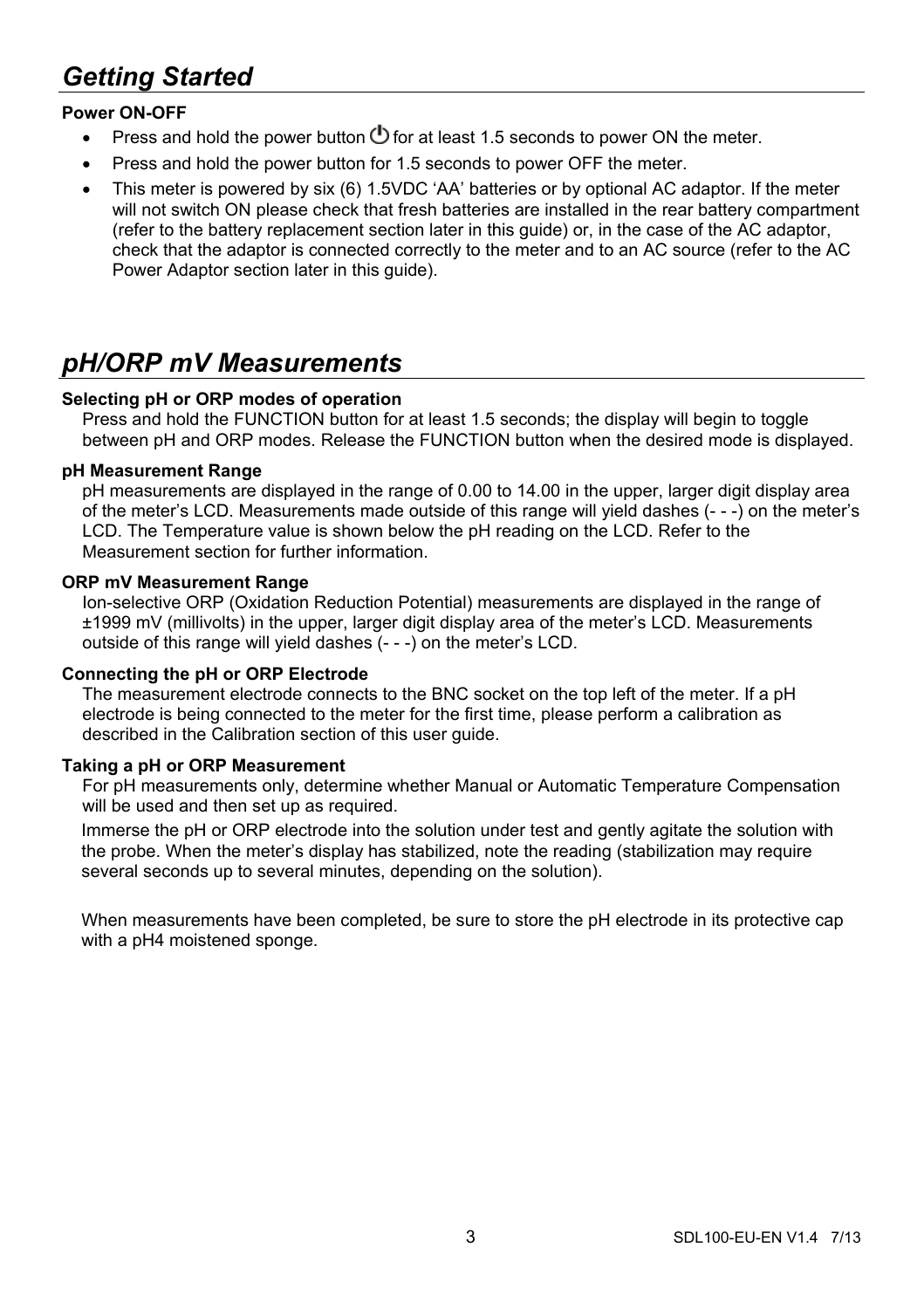#### **Manual / Automatic Temperature Compensation** (for pH measurements only)

Ph measurements are most accurate when the temperature of the solution under test is known and a temperature compensation factor is applied to the measurement. This is achieved using Manual or Automatic Temperature Compensation.

For Manual Temperature Compensation, the external temperature probe is not connected to the meter and the temperature of the solution under test is manually entered in the Setup Mode. The temperature entered is shown on the lower LCD line.

For Automatic Temperature Compensation, the external probe is connected to the meter and inserted into the solution to be tested. The measured temperature of the solution is displayed on the LCD.

#### **Display Backlight**

To turn the display backlight ON or OFF, press and hold the backlight  $\ddot{\bullet}$  button for at least 1.5 seconds.

#### **Data Hold**

To freeze a displayed reading on the LCD, momentarily press the HOLD button (the HOLD display icon will appear). To release the held reading, press the HOLD button again.

#### **Max-Min Reading Record and Recall**

For a given measurement session, this meter can record the highest (MAX) and the lowest (MIN) readings for later recall.

- 1. Press the MAX-MIN button momentarily to access this mode of operation (REC icon appears) The meter is now recording the MAX and MIN readings.
- 2. Press the MAX-MIN button again to view the current MAX readings (MAX icon appears). The readings on the display are now the highest readings encountered since the REC icon was switched on (when the MAX-MIN button was first pressed).
- 3. Press the MAX-MIN button again to view the current MIN readings (MIN icon appears). The readings on the display are now the lowest readings encountered since the REC icon was switched on (when the MAX-MIN button was first pressed).
- 4. To exit the MAX-MIN mode, press and hold the MAX-MIN button for at least 1.5 seconds The meter will beep, the REC-MAX-MIN icons will switch off, the MAX-MIN memory will clear, and the meter will return to the normal operating mode.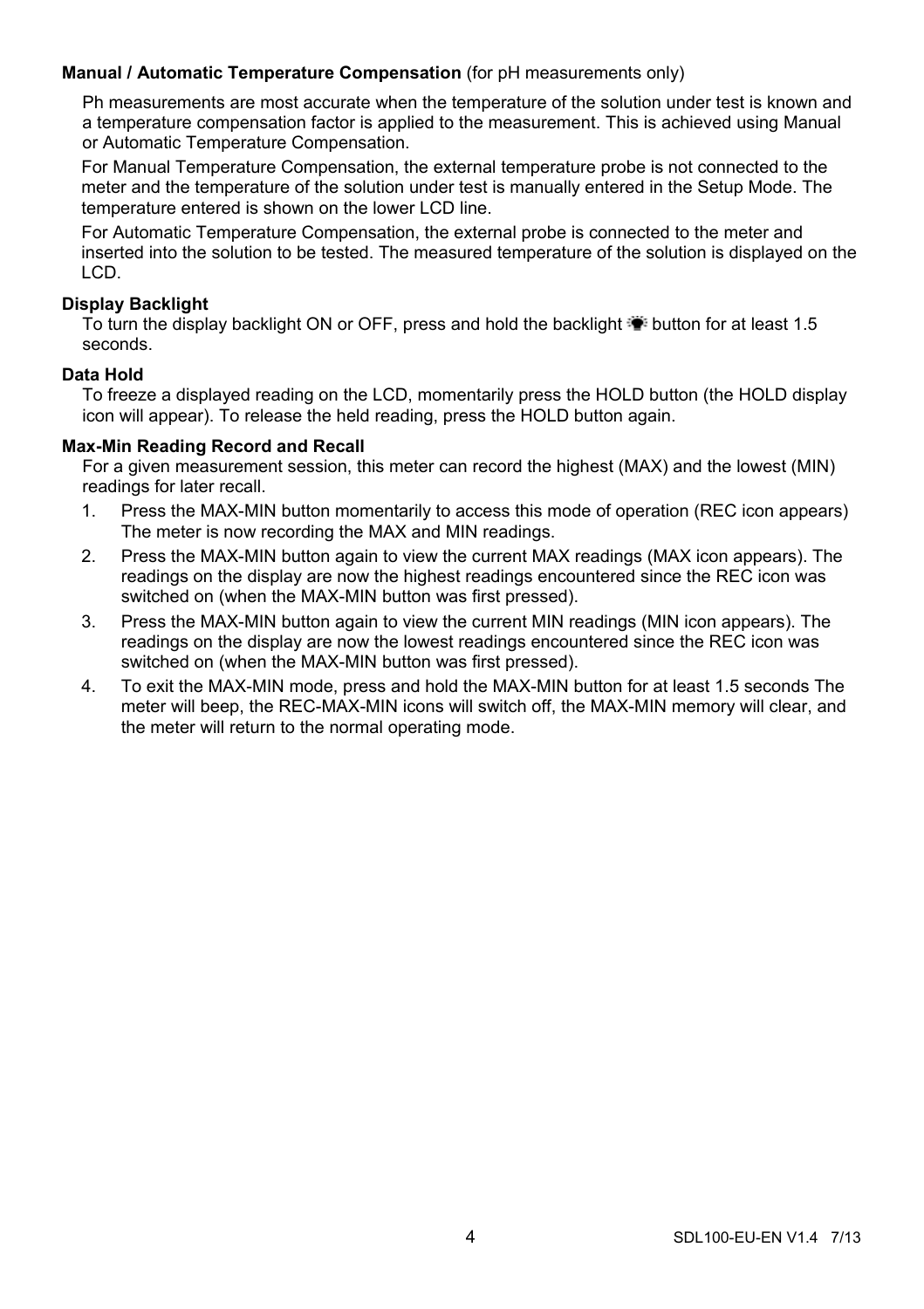# *Setup Mode*

### **Basic settings at a glance**

To view the current configuration of the meter with regard to time, date, and datalogging sampling rate press the SET button momentarily. The meter will now display the configuration in quick succession. Repeat as necessary to observe all the information.

### **Accessing the Setup mode**

- 1. Press and hold the SET button for at least 1.5 seconds to access the Setup menu.
- 2. Press the SET button momentarily to step through the available parameters. The parameter type is shown on the bottom of the LCD and the current selection for that type is shown above it.
- 3. When a parameter is displayed that is to be changed, use the arrow keys to change the setting. Press the ENTER button to confirm a change.
- 4. Press and hold the SET button for at least 1.5 seconds to exit the Setup mode. Note that the meter automatically switches out of the Setup mode if no key is pressed within 7 seconds.
- 5. The available Setup parameters are listed below. Additional detailed information is provided below this list:
	- **dAtE** Set the clock (Year/Month/Date; Hours/Minutes/Seconds)
	- **SP-t** Set the datalogger sampling rate (Hours/Minutes/Seconds)
	- **PoFF** Automatic power-off management (Enable/disable the auto-power off function)
	- **bEEP** Set the beeper sound ON/OFF
	- **dEC** Set the numerical format; USA (decimal: 20.00) or European (comma: 20,00)
	- **Sd F** Format the SD memory card
	- **t-CF** Select the desired unit of measure for temperature C or F
	- **t-SEt** Manual Temperature value

#### **Setting the Clock Time**

- 1. Access the **dAtE** parameter.
- 2. Use the arrow keys to change a value
- 3. Use the ENTER button to step through the selections
- 4. Press and hold the SET button for at least 1.5 seconds to exit to the normal operation mode (or simply wait 7 seconds for the meter to automatically switch to the normal operating mode).
- 5. The clock will keep accurate time even when the meter is switched off. However, if the battery expires the clock will have to be reset after fresh batteries are installed.

### **Setting the Datalogger Sampling Time (Rate)**

- 1. Access the **SP-t** parameter.
- 2. The sampling rate can be set from '0' seconds (manual log mode) up to 8 hours, 59 minutes, and 59 seconds.
- 3. Use the ENTER button to move through the Hours, Minutes, and Seconds digit groups and use the arrow keys to change the digit values.
- 4. Press the ENTER button to confirm the entry.
- 5. Press and hold the SET button for at least 1.5 seconds to exit to the normal operation mode (or simply wait 7 seconds for the meter to automatically switch to the normal operating mode).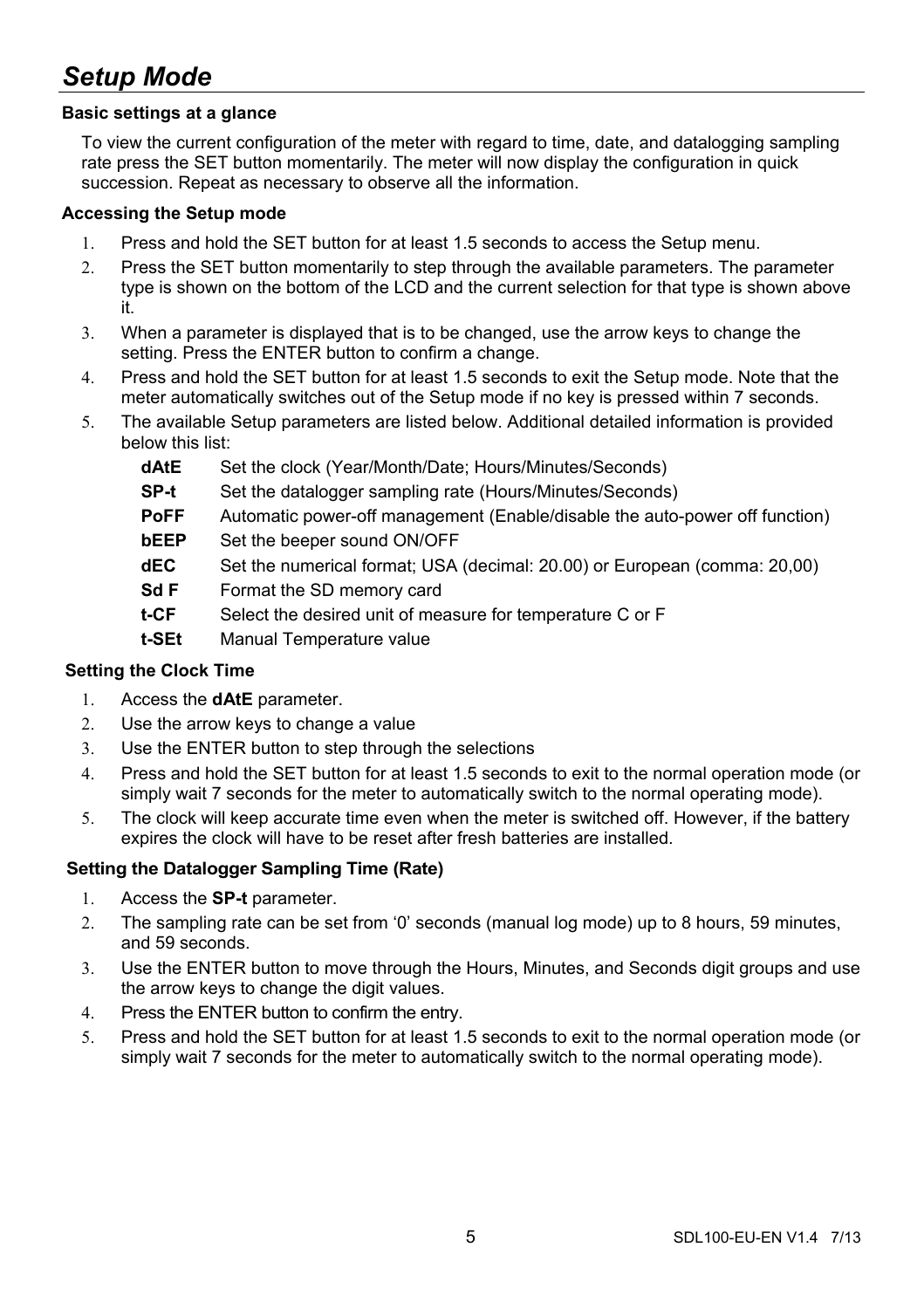### **Enabling/Disabling the Auto Power OFF Feature**

- 1. Access the **PoFF** parameter.
- 2. Use the arrow buttons to select ON (enable) or OFF (disable). With the Auto Power OFF feature enabled, the meter will automatically switch OFF after 5 minutes of inactivity.
- 3. Press ENTER to confirm setting.
- 4. Press and hold the SET button for at least 1.5 seconds to exit to the normal operation mode (or simply wait 7 seconds for the meter to automatically switch to the normal operating mode).

#### **Set the Beeper Sound ON or OFF**

- 1. Access the **bEEP** parameter.
- 2. Use the arrow buttons to select ON (enable) or OFF (disable).
- 3. Press ENTER to confirm setting.
- 4. Press and hold the SET button for at least 1.5 seconds to exit to the normal operation mode (or simply wait 7 seconds for the meter to automatically switch to the normal operating mode).

#### **Numerical Format (comma or decimal)**

European and USA numerical formats differ. The meter defaults to USA mode where a decimal point is used to separate units from tenths, i.e. **20.00**; The European format uses a comma, i.e. **20,00** to separate units from tenths. To change this setting:

- 1. Access the **dEC** parameter.
- 2. Use the arrow buttons to select USA or EUro.
- 3. Press ENTER to confirm setting.
- 4. Press and hold the SET button for at least 1.5 seconds to exit to the normal operation mode (or simply wait 7 seconds for the meter to automatically switch to the normal operating mode).

#### **SD Card FORMATTING**

- 1. Access the **Sd-F** parameter.
- 2. Use the arrow buttons to select YES to format the card (select NO to abort). Note that all data on the card will be lost if formatting is attempted.
- 3. Press ENTER to confirm selection.
- 4. Press ENTER again to re-confirm.
- 5. The meter will automatically return to the normal operating mode when formatting is complete. If not, press and hold the SET button for at least 1.5 seconds to exit to the normal operation mode.

#### **Set the Temperature Units of Measure (**°**C or** °**F)**

- 1. Access the **t-CF** parameter.
- 2. Use the arrow keys to select °**C or** °**F**.
- 3. Press ENTER to confirm setting.
- 4. Press and hold the SET key for at least 1.5 seconds to exit to the normal operation mode (or simply wait 7 seconds for the meter to automatically switch to the normal operating mode).

#### **Set the Manual Temperature value**

- 1. Access the **t-SEt** parameter.
- 2. Use the arrow keys to select the temperature of the solution under test in °**C or** °**F**.
- 3. Press ENTER to confirm setting.
- 4. Press and hold the SET key for at least 1.5 seconds to exit to the normal operation mode (or simply wait 7 seconds for the meter to automatically switch to the normal operating mode).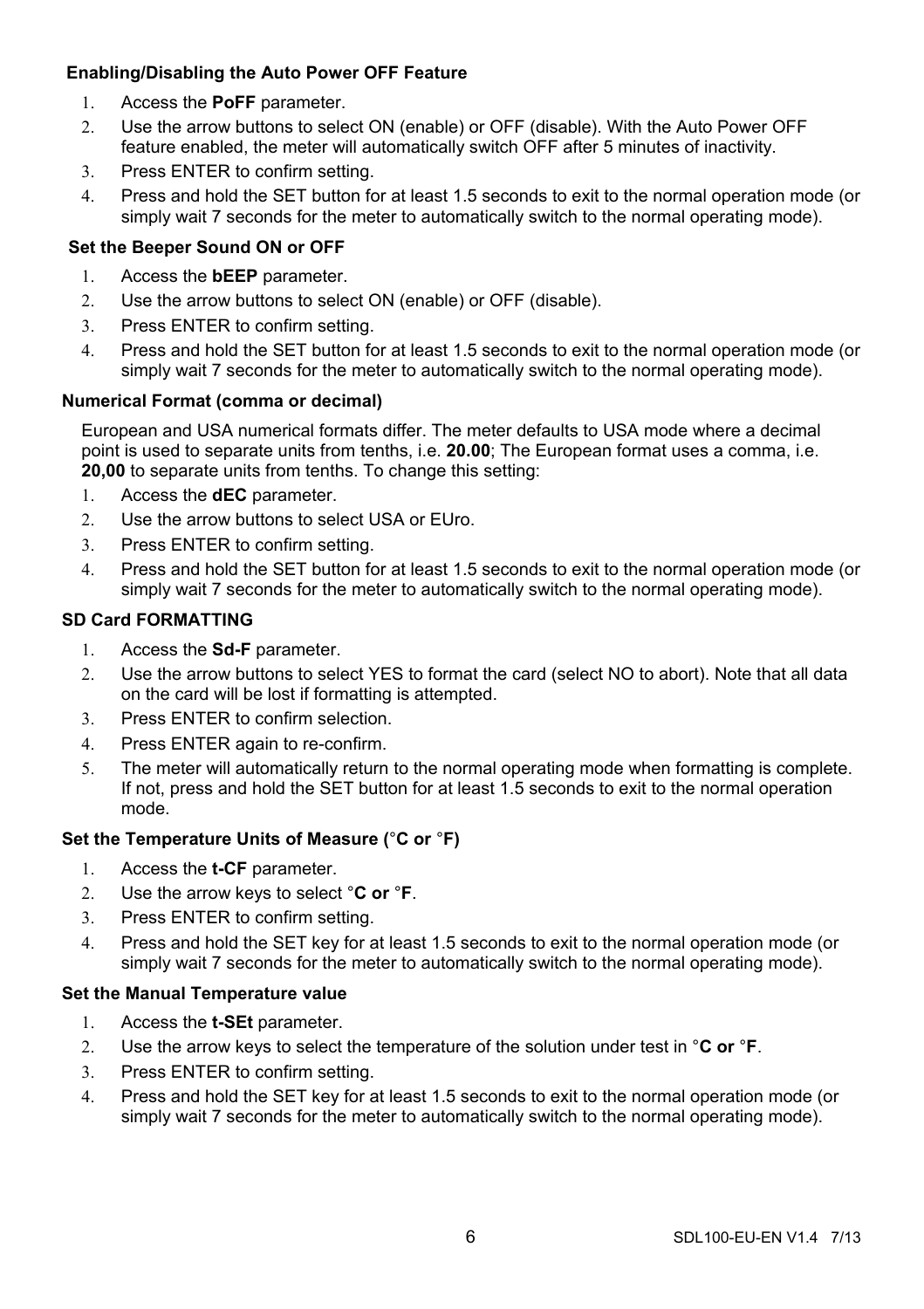### **System Reset**

If the meter's keys become inoperable or if the display freezes the Reset button can be used to reset the instrument.

- 1. Use a paper clip or similar item to momentarily press the reset button located on the lower right side of the instrument under the snap-off compartment cover.
- 2. After pressing the Reset button, switch the instrument ON by pressing and holding the POWER key for at least 1.5 seconds. If using the power adaptor unplug the adaptor and then plug it back in again to power the meter.

# *pH Calibration procedure*

### **pH Calibration Considerations**

An ideal pH Electrode generates a linear mV output of +/- 59mV per pH with 0mV at a pH of 7.00. However, as time passes, the electrode ages and the mV output per pH is reduced. This is why calibration is so important. The Electrode must be calibrated with the companion meter as often as possible. In addition, the Electrode must be replaced when it has deteriorated or becomes defective. The meter must also be well maintained and calibrated for best results.

#### **Required Equipment for pH Calibration**

- 1. pH Electrode
- 2. pH buffer solutions

#### **pH Calibration Procedure**

- 1. Prepare buffer solutions for 7.00 pH and either 4.00 pH or 10.00 pH. Use the 4.00 pH and 7.00 pH solutions for measurements that are expected to be on the lower side of the scale. Use the 7.00 pH and 10.00 pH solutions for measurements that are expected to be on the higher side of the pH scale. Note that all three ranges can be calibrated for a full 3-point pH calibration if desired
- 2. Connect the pH Electrode to the meter
- 3. Switch the meter ON by pressing and holding the power button for at least 1.5 seconds. Ensure that the pH mode of operation is selected as described earlier in the Measurement section
- 4. Manually adjust the temperature compensation value (in Setup Mode) to match the buffer solution temperature or use the supplied temperature probe for automatic temperature compensation as discussed earlier (see the Temperature Compensation section for details)
- 5. Rinse the electrode with distilled water to remove residual solution
- 6. Immerse the pH Electrode and temperature Probe (if used) in the 7.00 pH buffer solution and agitate the solution gently with the Electrode
- 7. Allow the calibration to stabilize for 15 to 30 seconds and view the reading on the meter LCD
- 8. Press and hold the CAL button for at least 1.5 seconds until the CAL icon appears on the display and then release the CAL button
- 9. Use the arrow keys to scroll to the 7.00 pH display
- 10. Press the ENTER button to save the calibration data
- 11. Repeat steps number 5 through 10 for the 4.00 pH and 10.00 pH buffer solutions
- 12. Repeat the entire calibration to ensure optimal accuracy. Remember to rinse the Electrode before placing it into a new solution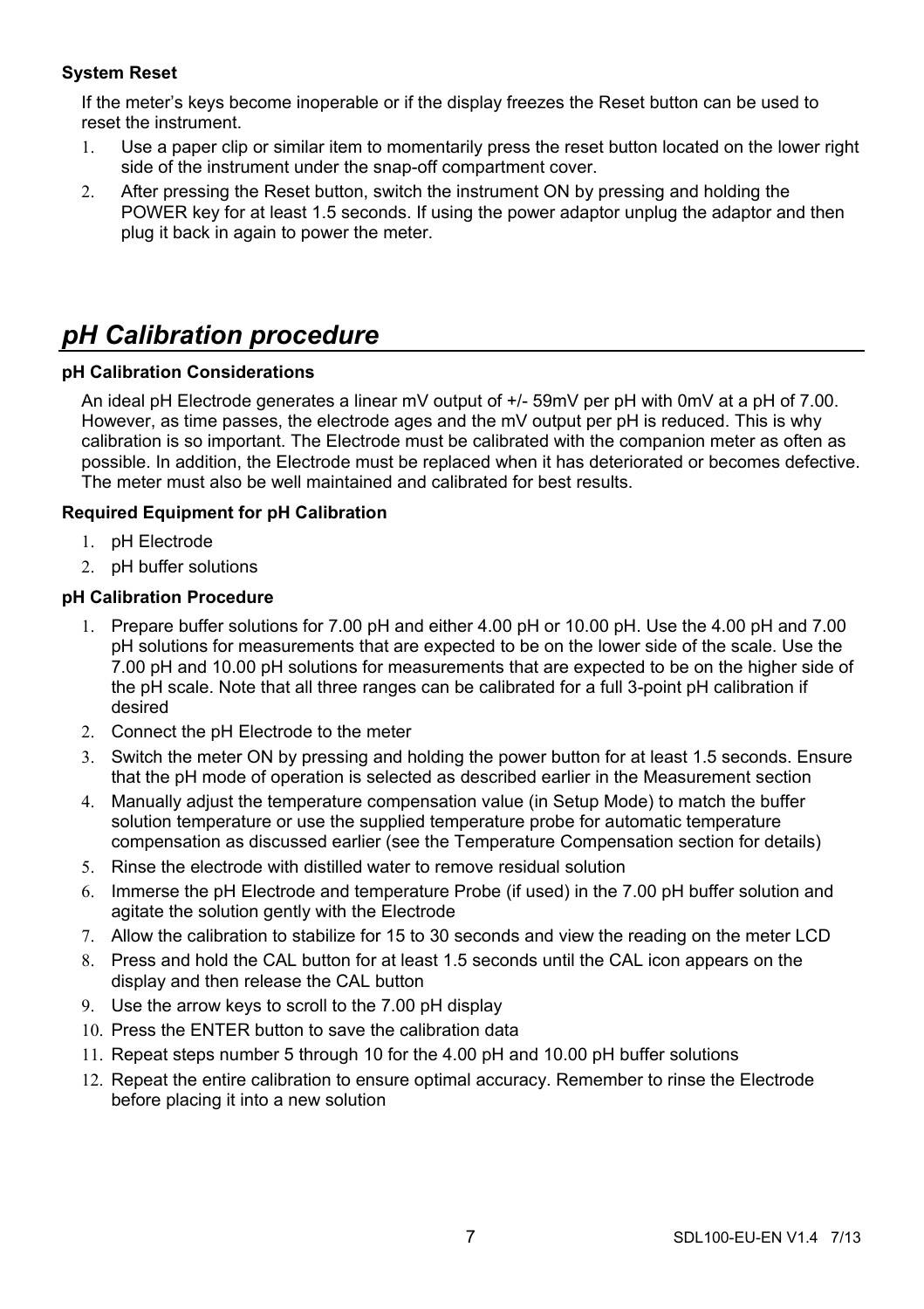### **Clearing pH Calibration data**

- 1. From the normal operation mode, press and hold the CAL button for at least 1.5 seconds until the CAL icon appears on the display and then release the CAL button
- 2. Use the arrow keys to scroll to the CLR display
- 3. Press ENTER and all calibration data will be erased

# *Datalogging and PC Interface*

#### **Types of Data Recording**

- **Manual Datalogging:** Manually log up to 99 readings onto an SD card via push-button press.
- **Automatic Datalogging:** Automatically log data onto an SD memory card where the number of data points is virtually limited only by the card size. Readings are logged at a rate specified by the user.

**RS-232/USB:** The meter includes an RS-232/USB PC interface jack located on the lower right side of the meter under the snap-off compartment cover. For streaming of data to a PC via the RS232 Output jack, the optional 407001-USB kit (RS232 to USB cable and driver CD) along with the 407001 software (available free at www.extech.com/sdl100) are required.

#### **SD Card Information**

- Insert an SD card (from 1G size up to 16G) into the SD card slot at the bottom of the meter. The card must be inserted with the front of the card (label side) facing toward the rear of the meter.
- If the SD card is being used for the first time it is recommended that the card be formatted and the logger's clock set to allow for accurate date/time stamping during datalogging sessions. Refer to the Setup Mode section for SD card formatting and time/date setting instructions.
- European and USA numerical formats differ. The data on the SD card can be formatted for either format. The meter defaults to USA mode where a decimal point is used to separate units from tenths, i.e. **20.00**. The European format uses a comma, i.e. **20,00**. To change this setting, refer to the Setup Mode section.

#### **Manual Datalogging**

In the manual mode the user presses the LOG button to manually log a reading onto the SD card.

- 1. Set the sampling rate to '0' seconds as described in the Setup Mode section.
- 2. Press and hold the LOG button for at least 1.5 seconds and the DATALOGGER icon will appear on the LCD; the lower portion of the display will show "P  $N$ " (N = memory position number 1-99).
- 3. Momentarily press the LOG button to store a reading. The DATALOGGER icon will flash each time a data point is stored.
- 4. Use the ▲ and ▼ buttons to select one of the 99 data memory positions in which to record.
- 5. To exit the manual datalogging mode, press and hold the LOG button for at least 1.5 seconds. The DATALOGGER icon will switch off.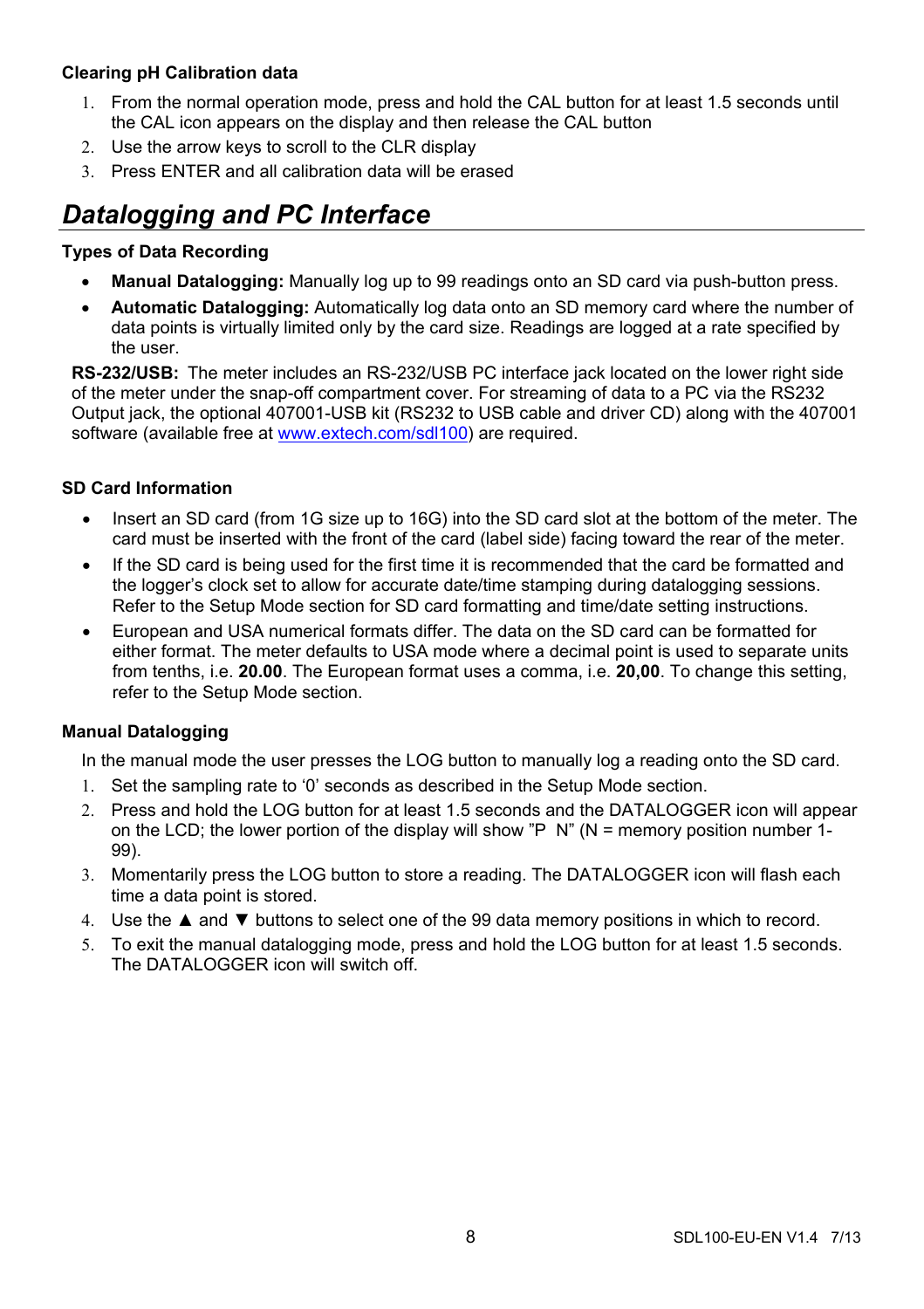### **Automatic Datalogging**

In automatic datalogging mode the meter takes and stores a reading at a user-specified sampling rate onto an SD memory card. The meter defaults to a sampling rate of one second. To change the sampling rate, refer to the Setup Mode section (the sampling rate cannot be '0' for automatic datalogging):

- 1. Select the sampling rate in the Setup Mode (refer to Setup Mode section) to a value other than zero.
- 2. Press and hold the LOG button for at least 1.5 seconds. The meter will flash the DATALOGGER icon at the selected sampling rate indicating that readings are now being automatically recorded to the SD card.
- 3. If a card is not inserted or if the card is defective, the meter will display SCAN SD indefinitely. In this case, switch the meter OFF and try again with a valid SD card.
- 4. Pause the datalogger by pressing the LOG button momentarily. The DATALOGGER icon will stop flashing and the sample rate will display for a short time. To resume logging simply press the LOG button again momentarily.
- 5. To terminate the datalogging session press and hold the LOG button for at least 1.5 seconds.
- 6. When an SD card is used for the first time a folder is created on the card and named **PHA01**. Up to 99 spreadsheet documents (each with 30,000 readings) can be stored in this folder.
- 7. When datalogging begins a new spreadsheet document named **PHA01001.xls** is created on the SD card in the PHA01 folder. The data recorded will be placed in the PHA01001.xls document until 30,000 readings are reached.
- 8. If the measurement session exceeds 30,000 readings, a new document will be created (PHA01002.xls) where another 30,000 readings can be stored. This method continues for up to 99 documents, after which another folder is created (PHA02) where another 99 spreadsheet documents can be stored. This process continues in this same fashion with folders PHA03 through PHA10 (last allowable folder).

### **SD Data Card to PC Data Transfer**

- 1. Complete a datalogging session as detailed in above in the previous sections. Hint: For the first few tests, simply record a small amount of test data. This is to ensure that the datalogging process is well understood before committing to critical, large scale datalogging.
- 2. With the meter switched OFF, remove the SD Card.
- 3. Plug the SD Card directly into a PC SD card reader. If the PC does not have an SD card slot, use an SD card adaptor (available at most outlets where computer accessories are sold).
- 4. Power the PC and run a spreadsheet software program. Open the saved documents in the spreadsheet software program (see example spreadsheet data screen below).

|               | A                        | B         | C           | D                | F        | F                     | G                    |
|---------------|--------------------------|-----------|-------------|------------------|----------|-----------------------|----------------------|
| 1             | <b>Position</b>          | Date      | <b>Time</b> | <b>CH1 Value</b> | Ch1 Unit | Ch <sub>2</sub> Value | Ch <sub>2</sub> Unit |
| $\mathcal{P}$ | 1                        | 8/12/2011 | 13:00:00    | 7.00             | pH       | 25.00                 | Degrees <sub>C</sub> |
| 3             | $\overline{\phantom{a}}$ | 8/12/2011 | 13:00:01    | 7.00             | pH       | 25.00                 | Degrees <sub>C</sub> |
| 4             | 3                        | 8/12/2011 | 13:00:02    | 7.00             | pH       | 25.00                 | Degrees <sub>C</sub> |
| 5             | 4                        | 8/12/2011 | 13:00:03    | 7.00             | pH       | 25.00                 | Degrees <sub>C</sub> |
| 6             | 5                        | 8/12/2011 | 13:00:04    | 7.00             | pH       | 25.00                 | Degrees <sub>C</sub> |
| 7             | 6                        | 8/12/2011 | 13:00:05    | 7.00             | pH       | 25.00                 | Degrees C            |
| 8             | 7                        | 8/12/2011 | 13:00:06    | 7.00             | pH       | 25.00                 | Degrees <sub>C</sub> |
| 9             | 8                        | 8/12/2011 | 13:00:07    | 7.00             | pH       | 25.00                 | Degrees <sub>C</sub> |
| 10            | 9                        | 8/12/2011 | 13:00:08    | 7.00             | pH       | 25.00                 | Degrees <sub>C</sub> |
| 11            | 10                       | 8/12/2011 | 13:00:09    | 7.00             | pH       | 25.00                 | Degrees <sub>C</sub> |
| 12            | 11                       | 8/12/2011 | 13:00:10    | 7.00             | pH       | 25.00                 | Degrees <sub>C</sub> |
| 13            | 12                       | 8/12/2011 | 13:00:11    | 7.00             | pH       | 25.00                 | Degrees <sub>C</sub> |

#### Spreadsheet data example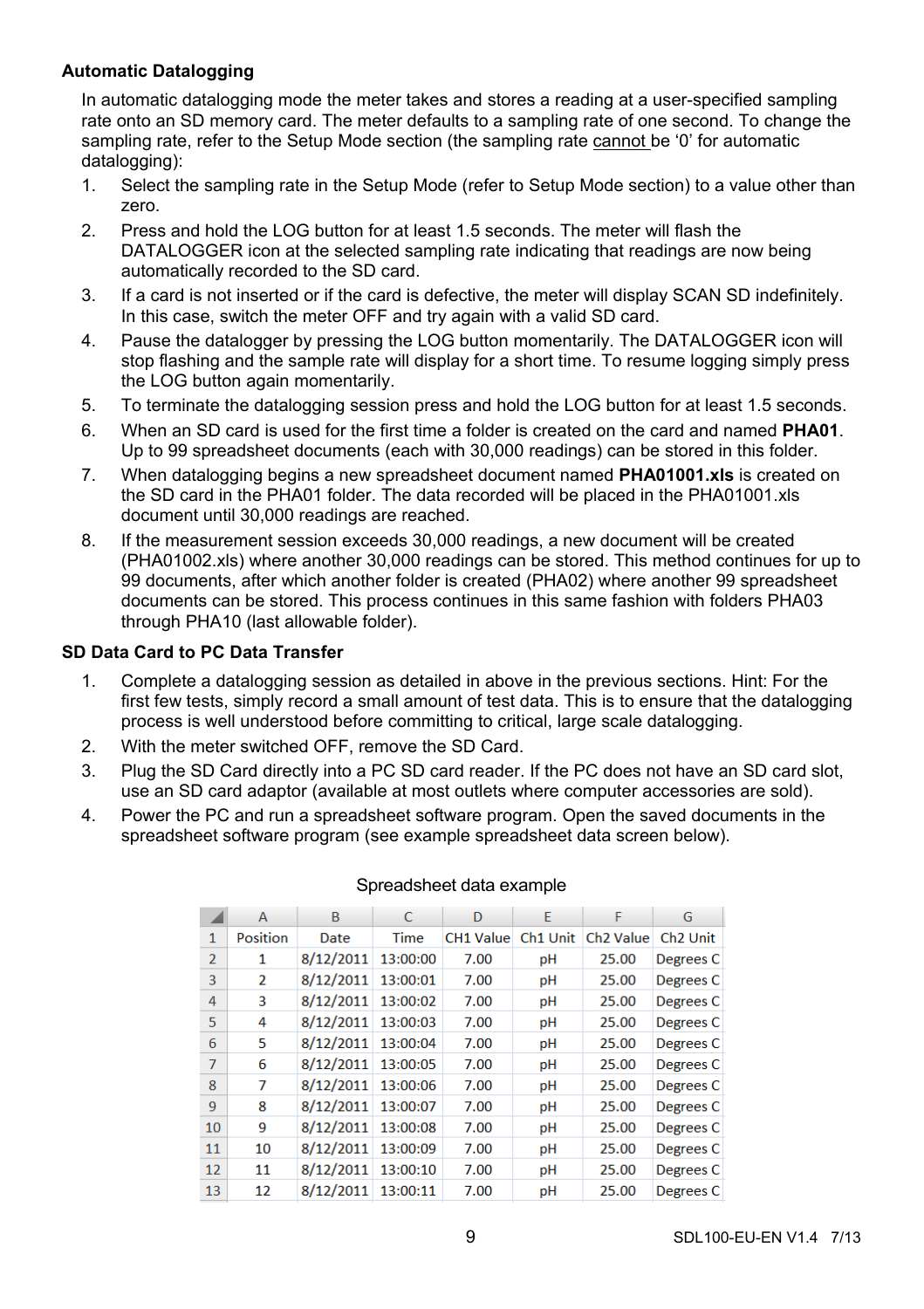#### **RS-232/USB PC Interface**

For streaming of data to a PC via the RS232 Output jack, the optional 407001-USB kit (RS232 to USB cable and driver CD) along with the 407001 software (available free at www.extech.com/sdl100) are required.

#### **AC Power Adaptor**

This meter is normally powered by six (6) 1.5V 'AA' batteries. An optional 9V power adaptor is available. When the adaptor is used, the meter is permanently powered and the power button will be disabled.

# *Battery Replacement and Disposal*

When the low battery icon  $\triangle$  appears on the LCD, the batteries must be replaced. Several hours of accurate readings are still possible in this condition; however batteries should be replaced as soon as possible:

- 1. Remove the two (2) Phillips screws from the rear of the meter (directly above the top of the tilt stand).
- 2. Remove and safely place the battery compartment and screws where they will not be damaged or lost.
- 3. Replace the six (6) 1.5V 'AA' batteries, observing polarity.
- 4. Replace the battery compartment cover with the two (2) Phillips screws.



All EU users are legally bound by the battery ordinance to return all used batteries to collection points in your community or wherever batteries / accumulators are sold! Disposal in the household garbage is prohibited!